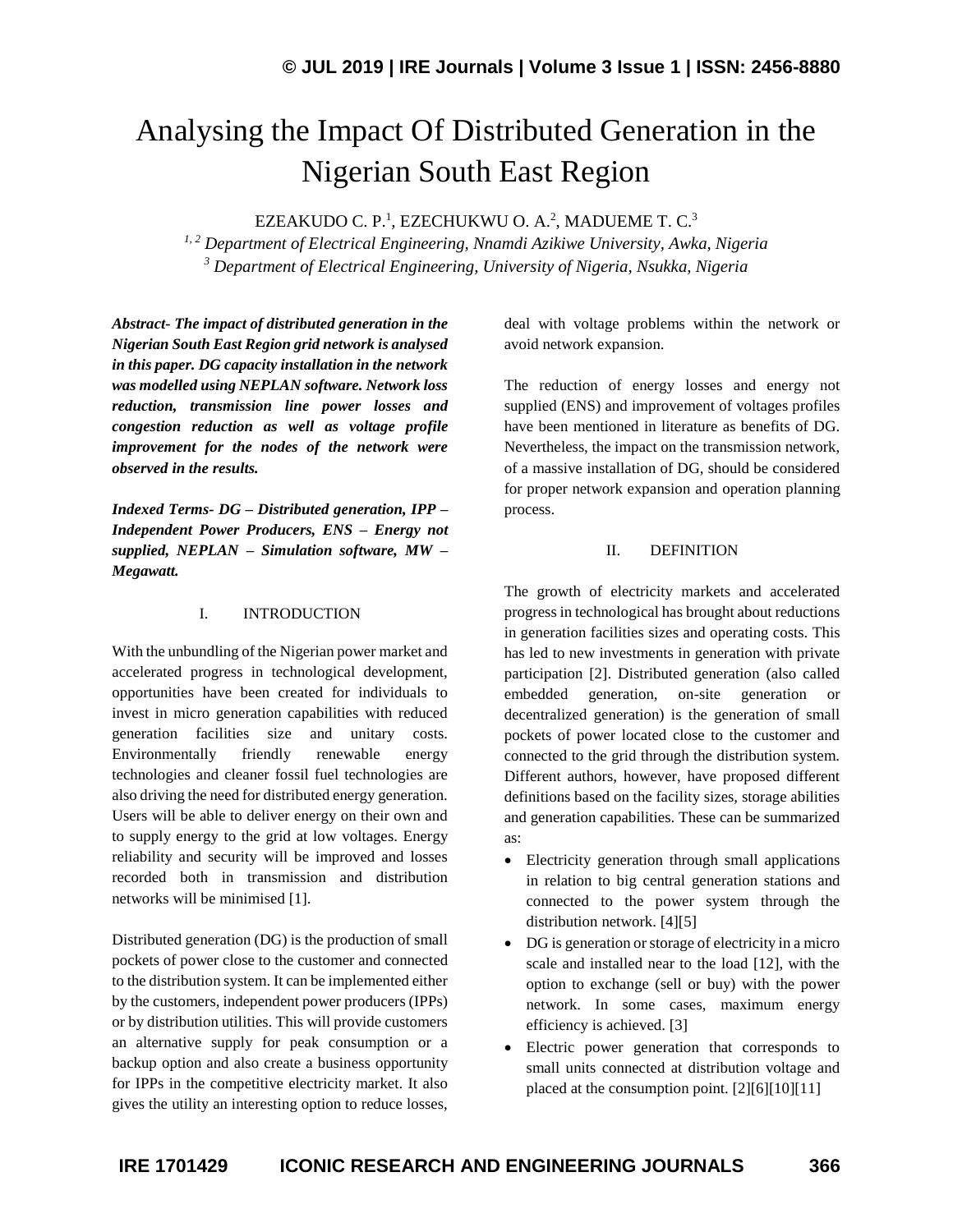However, these definitions are not exhaustive. The range of capacity used to consider an installation as DG varies widely, going from tens of kW to hundreds of MW depending on the total installed capacity of the power system.

#### III. MATHEMATICAL CONCEPTS [1]

The assessment of the effects of DG is made using power flow over transmission lines and transformers.



Figure 1: Power flow over a transmission network element

Figure 1 depicts a transmission network with nodes denoted as *J* and *K* respectively. Power flow into the network  $(i, k)$  from node *J* is denoted as  $+p_i$  while power delivered from the network through node *K* is denoted as *-pk*. The difference in the sum of power received and power delivered is the power losses in the corresponding element [1].

$$
E_{jk} = E_{kj} = p_j + p_k \tag{1}
$$

Taking *I* as the set of elements of a particular zone, the power losses of the zone are given by:

$$
E_{\eta} = \sum_{j \neq \in \eta} \mu_{jk} \tag{2}
$$

The power entering the element  $(j, k)$  through node  $j$ ,  $p_j$ <sup>+</sup> and the power leaving the element (*j, k*) through node  $k, p_k$ <sup>-</sup> are given by:

$$
p_j^+ = \max(0, p_j) ; p_k^- = \min(0, p_k)
$$
 (3)

For the set  $I$ , the power entering the set  $P_j^+$  and the power leaving the set  $P_k$ <sup>-</sup> are given by:

$$
P_{\Pi}^{+} = \sum_{j \neq k \in \Pi} p_{j}^{+} ; P_{\Pi}^{-} = \sum_{j \neq k \in \Pi} p_{k}^{-} \tag{4}
$$

The power transport,  $\tau$ , which is defined as the product of the sum of power received or delivered by the element  $(j, k)$  multiplied by its length  $l_{jk}$ , for the elements in set  $\eta$ , is given by:

$$
\tau_{\eta}^{+} = \sum_{j \neq k \in \eta} p_{j}^{+} l_{jk}; \ \tau_{\eta}^{-} = - \sum_{j \neq k \in \eta} p_{j}^{-} l_{jk} \quad (5)
$$

## IV. REDUCTION IN LINE LOSSES AND IN THE USE OF TRANSMISSION LINES

The reduction of transmission lines losses of the set  $\Pi$ is evaluated with and without DG as given below:

$$
\Delta E_{\eta} = E_{\eta}^{0} - E_{\eta}^{DG}
$$
 (6)  
For a zone 3, which comprises of the set *II* and other  
sets, the reduction in the use of transmission lines is  
estimated through the micro-economic analysis of  
electricity transport activity [7] where the economic  
product of transport activity is given as a Cobb-  
Douglas function which is:

$$
P_3 * L = V * \phi * \sqrt{\left(\frac{M}{\rho}\right) * \sqrt{E_3}}
$$
 (7)

Where

*P*<sup> $3$ </sup> = Transmitted power for zone (*3*)

 $L =$ Transmission distance

 $V =$ Transmission voltage

 $\Phi$  = Voltage phase angle

 $(M/\rho)^{0.5}$  = Electrical conducting material

 $(E_3)^{0.5}$  = Losses for the zone (3)

Therefore, from equation (5), electricity transport in set  $I$ ,  $\tau$ <sup>3</sup>, is the sum of the power delivered per element multiplied by the corresponding transmitted distance. From this, the percentage of avoided transport can be evaluated as:

$$
\% \tau_{\eta} = \frac{(\tau_{\eta}^{0} - \tau_{\eta}^{0G})}{\tau_{\eta}^{0}} * 100
$$
 (8)

#### V. ECONOMIC EVALUATION

Economic evaluation is done using the spot market price of electricity. Thus, the economic assessment of losses is obtained using the relation:

$$
EAL = \frac{\sum_{3=1}^{3} \Delta E_3 * mp}{IC^{DG}} \tag{9}
$$

Where

*EAL* = Economic Assessment of Losses

 $\Delta E_3$  = Avoided losses for  $\overline{3}$  zone

 $mp =$  Spot market price of electricity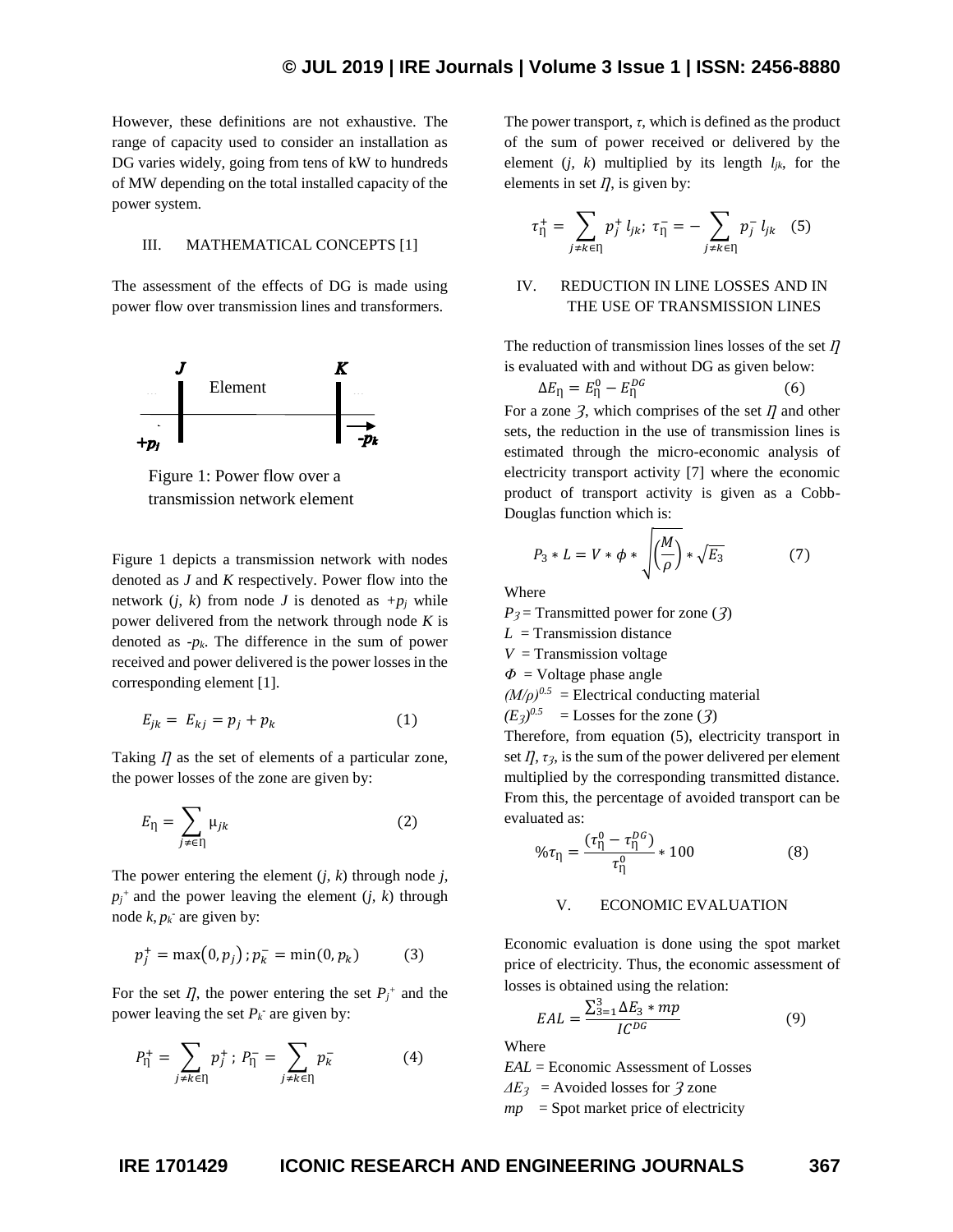## $IC^{DG}$  = Installed DG capacity

The savings in transmitted power can be measured through the difference between the power transmitted with the use of DG and without the use of DG. This can be used to determine the reduction in the use of transmission lines.

For the set of elements in the set  $\eta$  (from equation 4), the savings in transmitted power can be determined from the relation:

$$
\Delta P_{\eta} = P_{\eta}^0 - P_{\eta}^{DG} \tag{10}
$$

## VI. TRANSMISSION NETWORK AND DG MODELLING

The power system of the Nigerian South East Region has an installed capacity of about 872MW of natural gas and steam plants [8]. Given its technical characteristics, DG is installed in medium distribution voltage networks which correspond to 33kV voltage networks in Nigeria. The modelled capacities were installed as a reduction in active power in the nodes. Since the entrance of new capacity will necessitate a new generation despatch, this is avoided by subtracting the DG capacity to be installed from the existing conventional generation capacity. This adjustment is known as uniform allocation. The network elements were connected to the grid network at Egbema node.

The choice of the node for the installation in the region was determined by the node with the highest power loss or poorest voltage regulation in the region. To this end, the DG was installed at Ugwuaji.

The NEPLAN software was used to model the network elements and perform simulations. The load flow subroutine was used to obtain the results [9].

#### VII. RESULT ANALYSIS

Tables 1 and 2 show the results of the simulation of the network without DG and with DG respectively while the graphical representation of line losses for both the active and reactive power is depicted in figures 2 and 3 below.



Figure 2: Line losses for the region

From figure 2, it is observed that Owerri-Egbema lines has the highest active power losses while New-Haven/Ugwuaji lines have the lowest active power losses. This can be attributed to the line loadings or line flows across the lines.

The aggregate active power losses for the region is 0.558MW which is 0.06% of the total load demand of the network.

Owerri has the lowest bus voltage but the bus voltages of all the nodes in the network are about the nominal values.

|            | P Loss  | O Loss    | $P$ Imp    | Q Imp     | P Gen  | O Gen    | P Load   | Q Load  |
|------------|---------|-----------|------------|-----------|--------|----------|----------|---------|
|            | (MW)    | (MVar)    | (MW)       | (MVar)    | (MW)   | (MVar)   | (MW)     | (MVar)  |
| Network    | 0.558   | $-97.633$ | $-134.462$ | $-87.633$ | 923    | 240      | 922.442  | 337.633 |
| Node       | U       | u         | Angle U    | P Load    | Q Load | P Gen    | Q Gen    |         |
| Name       | (kV)    | $(\%)$    | $(^\circ)$ | (MW)      | (MVar) | (MW)     | (MVar)   |         |
| LC Owerri  | 328.683 | 99.6      | $-1.2$     | 248.4     | 75     | 0        | $\Omega$ |         |
| GS Egbema  | 330     | 100       | $\Omega$   | 134.462   | 87.633 | 338      | 80       |         |
| LC New H,  | 329.103 | 99.73     | $-1$       | 77.28     | 20     | $\theta$ | $\theta$ |         |
| LC Ugwuaji | 328.921 | 99.67     | $-1$       | 82.8      | 45     | $\Omega$ | $\Omega$ |         |

Table 1: Network losses and node profiles for the region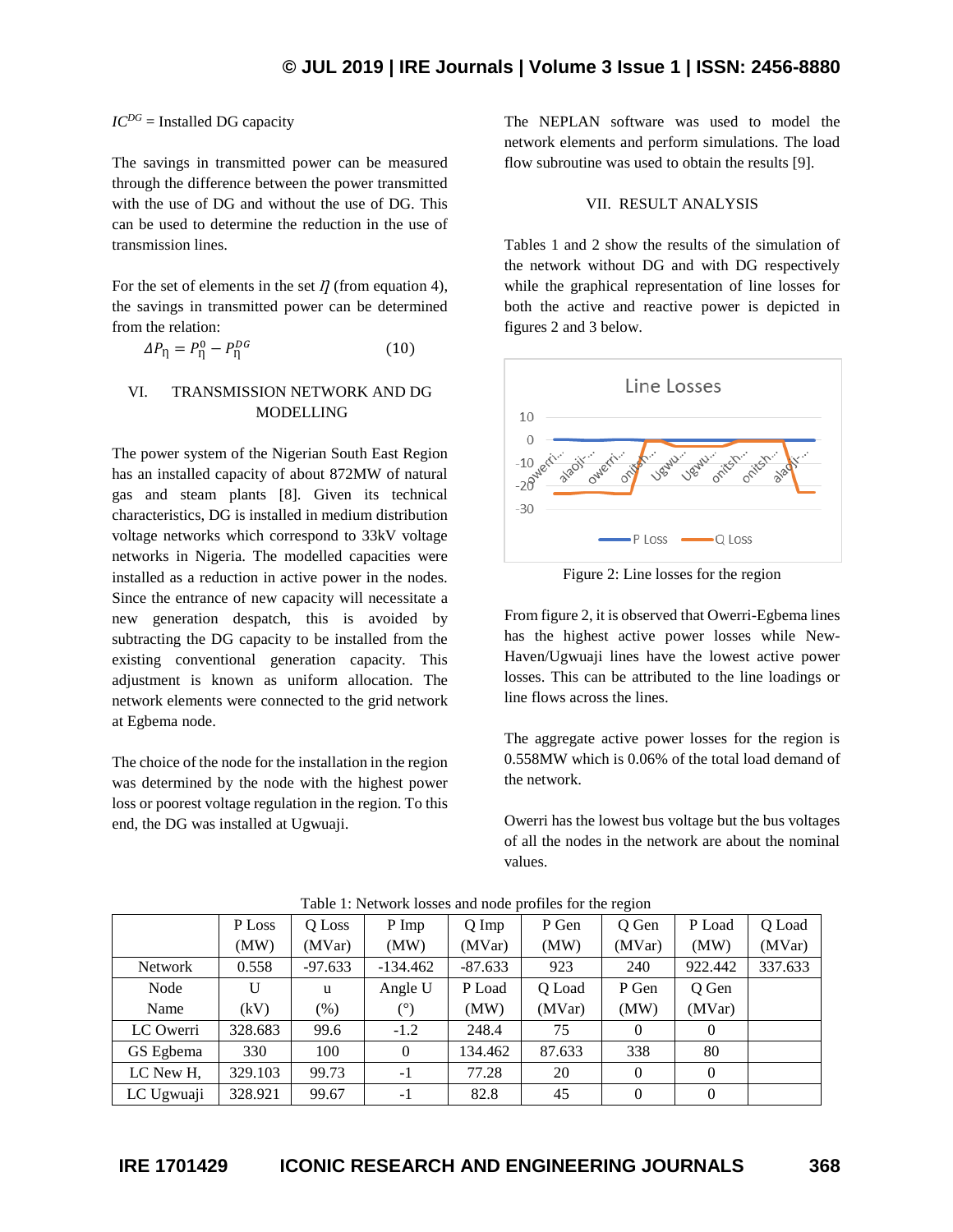## **© JUL 2019 | IRE Journals | Volume 3 Issue 1 | ISSN: 2456-8880**

| $\sim$<br>Onitsha                 | 329.181 | $- -$<br>QQ<br>ر ب             | -                 | 507<br>190.1 | ₩  |            |      |  |
|-----------------------------------|---------|--------------------------------|-------------------|--------------|----|------------|------|--|
| $\cdot$ $\cdot$<br>ี∩<br>GS Alaon | 329.249 | $\overline{\phantom{a}}$<br>QQ | ⌒<br>$-U_{\star}$ | 220.8        | oð | COC<br>ാറാ | ـ 60 |  |

|                     | P Loss       | Q Loss  | P Imp        | Q Imp     | P Gen  | Q Gen            | P Load           | Q Load  |
|---------------------|--------------|---------|--------------|-----------|--------|------------------|------------------|---------|
|                     | (MW)         | (MVar)  | (MW)         | (MVar)    | (MW)   | (MVar)           | (MW)             | (MVar)  |
| <b>Network</b>      | 0.537        | -97.921 | -134.483     | $-95.921$ | 923    | 248              | 922.463          | 345.921 |
| Node                | $\mathbf{U}$ | u       | Angle U      | P Load    | Q Load | P Gen            | Q Gen            |         |
| Name                | (kV)         | (% )    | (°)          | (MW)      | (MVar) | (MW)             | (MVar)           |         |
| LC<br>Owerri        | 328.959      | 99.68   | $-1.2$       | 248.4     | 75     | 25.5             | 8                |         |
| <b>GS</b><br>Egbema | 330          | 100     | $\mathbf{0}$ | 134.483   | 95.921 | 338              | 80               |         |
| LC New<br>Η,        | 329.292      | 99.79   | $-1.1$       | 77.28     | 20     | $\mathbf{0}$     | $\mathbf{0}$     |         |
| LC<br>Ugwuaji       | 329.111      | 99.73   | $-1.2$       | 82.8      | 45     | $\mathbf{0}$     | $\mathbf{0}$     |         |
| LC<br>Onitsha       | 329.37       | 99.81   | $-1.1$       | 158.7     | 42     | $\boldsymbol{0}$ | $\boldsymbol{0}$ |         |
| <b>GS</b><br>Alaoji | 329.439      | 99.83   | $-1.1$       | 220.8     | 68     | 559.5            | 160              |         |

Table 2: Bus nodes with DG installation



Figure 3: Line losses with DG installation

With the installation of a DG of 25.5MW, connected to the network at Owerri, there was a redistribution of line flows. The DG capacity corresponds to 2.76% of the total load demand of the network. The line losses of Owerri-Egbema lines dropped by 0.571% while the total aggregate network losses dropped by 3.911% to 0.537MW. Note that the losses reduced further with an increase in the output of the DG but the output was limited in standing with the definition of a DG as a small unit of power generation.

The node voltages profiles improved by as much as 0.084% in some nodes but the node voltages of all the busses were maintained around the nominal values.

### REFERENCES

- [1] Camilo Tautiva, Hernando Duran and Angela Cadena "Technical and Economic Impacts of Distributed Generation on the Transmission Networks" IEEE 2011
- [2] Lorrin Philipson and H. Lee Willis "Understanding Electric Utilities and De-Regulation" Taylor & Francis group. 2006
- [3] SN Singh, Jacob Ostergaard and Naveen Jain "Distributed Generation in Power Systems: An Overview and Key Issues" www.orbit.dtu.dk/fedora/objects/orbit:59722/data streams/file\_5202512/content
- [4] American Council for an Energy Efficient Economy "Distributed Generation" <https://aceee.org/topics/distributed-generation.> 2002-2016
- [5] Cypress Creek "What Is Distributed Generation and How Might It Shape the Utility Industry's Future?" https://ccrenew.com/news/what-isdistributed-generation-and-how-might-it-shapethe-utitlity-industrys-future. March 2016